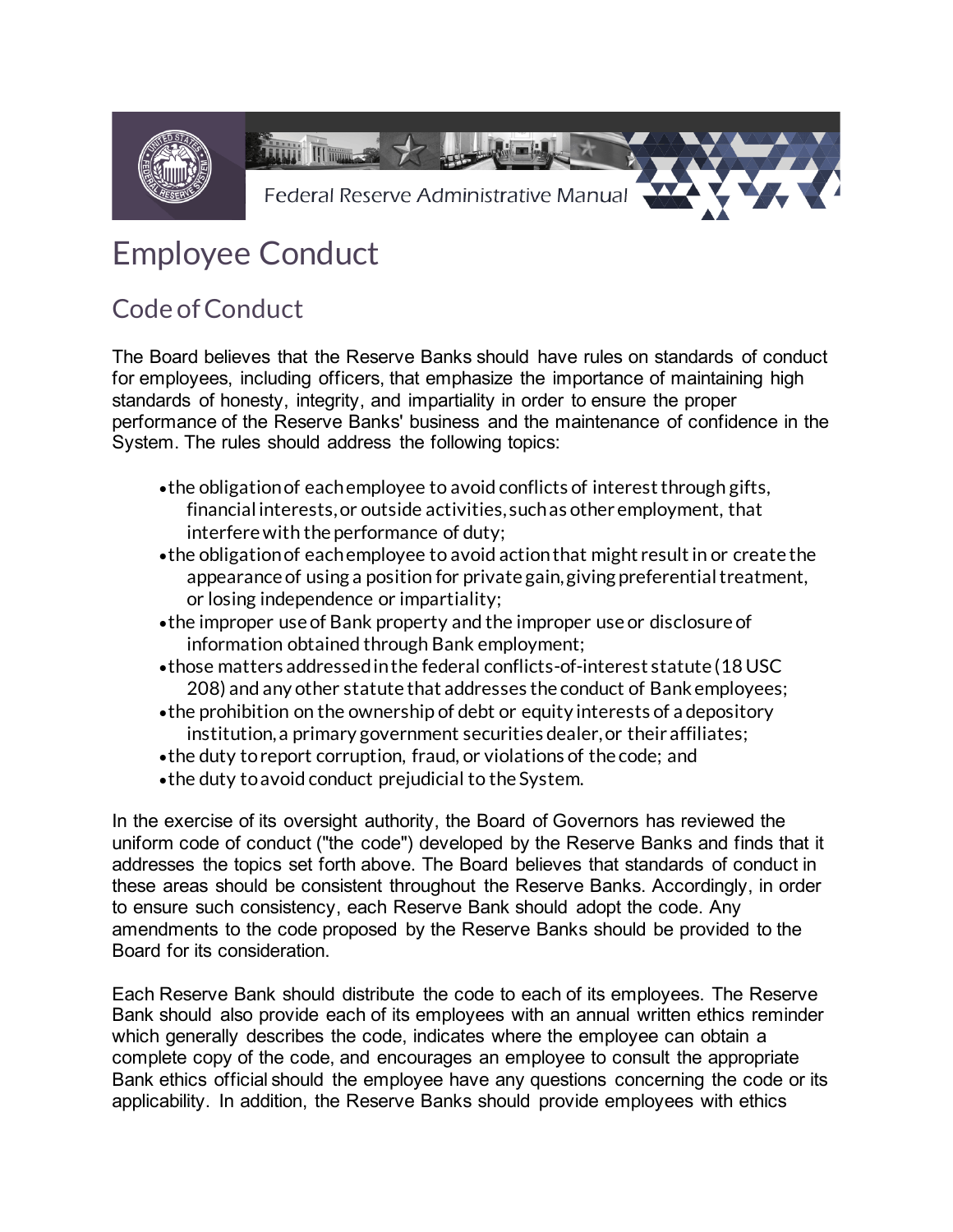training, including training on the principles set forth in the code, on an appropriate periodic basis.

 The Reserve Banks should take steps to ensure that the code is administered consistently by the Reserve Banks. To that end, the Reserve Bank ethics officials and the Board's designated ethics official should determine an appropriate procedure for consulting on significant ethics issues of Systemwide interest.

## Reporting Forms

 In order to monitor compliance with the conflict-of-interest laws and policies applicable to Reserve Bank personnel, the Board believes that financial disclosure reports should be filed by--

- a. officers;
- b. any employee--
	- 1. whose duties and responsibilities require that he or she participate personally and substantially in any supervisory matter, examination, application, investigation, etc., concerning a depository institution or any affiliate or subsidiary of a depository institution;
	- 2. whose duties and responsibilities require that he or she participate personally and substantially through decision making or the exercise of significant judgment in taking action regarding contracting or procurement;
	- 3. who is a professional and has access to class I FOMC information; or
	- 4. who has authority to make an exceptionto established operating or internal control procedures; and
- c. any manager or supervisor in a valuables-handling area.

 The Bank's ethics official may require any other Bank employee to file a report if the ethics official deems it necessary. Absent a request from the Bank's ethics official, however, a Bank employee who does not meet the filing criteria set forth above is not required to file a report.

 Reports should be submitted at the time of employment and annually thereafter. Each filer's spouse's and dependent children's) financial interests, outside employment, creditors, and family employment relationships. The specific information that each filer should be required to disclose can vary among the filers depending on a filer's official position. The Bank's ethics official may require a filer to disclose additional information if such information is necessary to resolve questions concerning the application of the conflict-of-interest laws or the code or to monitor compliance with such laws and report should request certain information regarding a filer's (and where appropriate the policies.